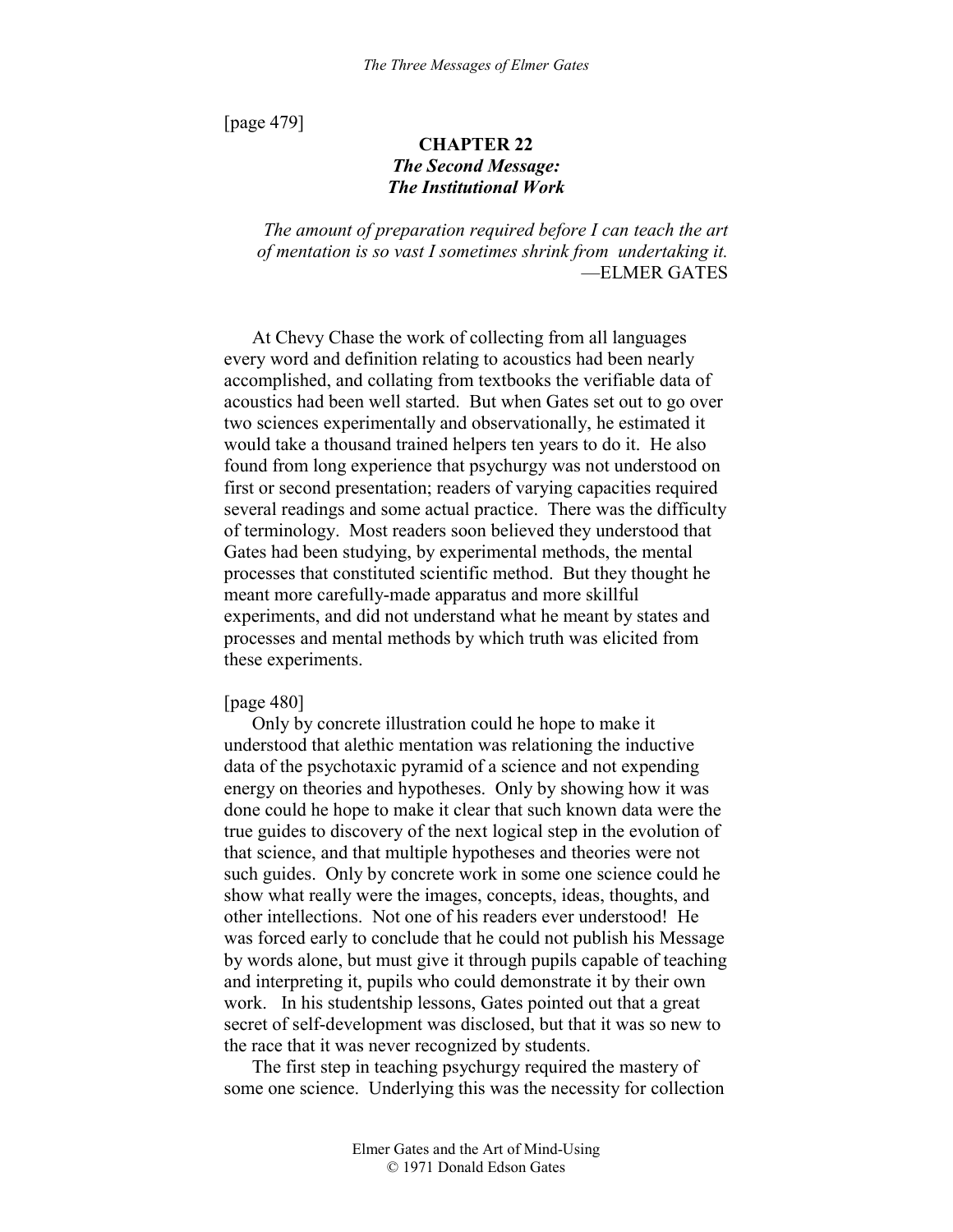and psychological classification of its inductive data. Then, facilities must be made available to show every phenomenon of that science experimentally. Such a Laboratory-Museum Exhibit would also comprise apparatus for research and application. This first step consisted in collecting the alleged data from the literature of hundreds of thousands of volumes, and from the unrecorded knowledge in the minds of specialists, to get rid of repetition recording no fact until re-observed by psychurgic methods and trained mentators, and reclassified psychotaxically. Then the special methods of paideutics could be applied to show all the phenomena quickly and accurately in order to provide vivid states of consciousness, to avoid untrue images, concepts, and ideas, and to make the enregistrations while at maximum interest. When this brain-building and mind-embodiment had been completed for one science, the re-functional training of askeotechnics could be applied to make the mentative dominancy;

# [page 481]

and finally the mentator could be trained in further steps of the art of extending knowledge of that science and inventively applying and teaching it.

Gates had also intended the exhibit to demonstrate a number of his discoveries and inventions, the mental methods and steps of which would be psychotaxically illustrated. Surprisingly, more than 95 percent would consist in mental states and processes and not mere description of mechanism or operation of the invention.

The psychurgic method of science-teaching would demonstrate that a science could be taught in very much less time, and far more completely and accurately, than deemed possible. It would include a concrete illustration of a psychotaxic group of phenomena covering a classific part of some science, showing how objects were arranged and handled to exhibit their relations of co-existence and sequence and their imagive, conceptive, ideative, and thoughtive relations and interactions. In this way multitudinous details might systematically, quickly, and intelligibly be shown, and a greater number of experiments made and understood than by any other method. Corresponding to this object-grouping would be a psychotaxic textbook in which had been inventoried the mental integrants, prepared by laboriously working out and writing a *natural history* of the mental states and processes relating to that domain of knowledge.

From this exhibit one or more classes of pupils would be trained. The pupils would then apply the methods to each one of the other sciences and gradually create the proposed Institution of Psychology and Psychurgy. By organizing a teaching department they would slowly establish the proposed Psychurgic University.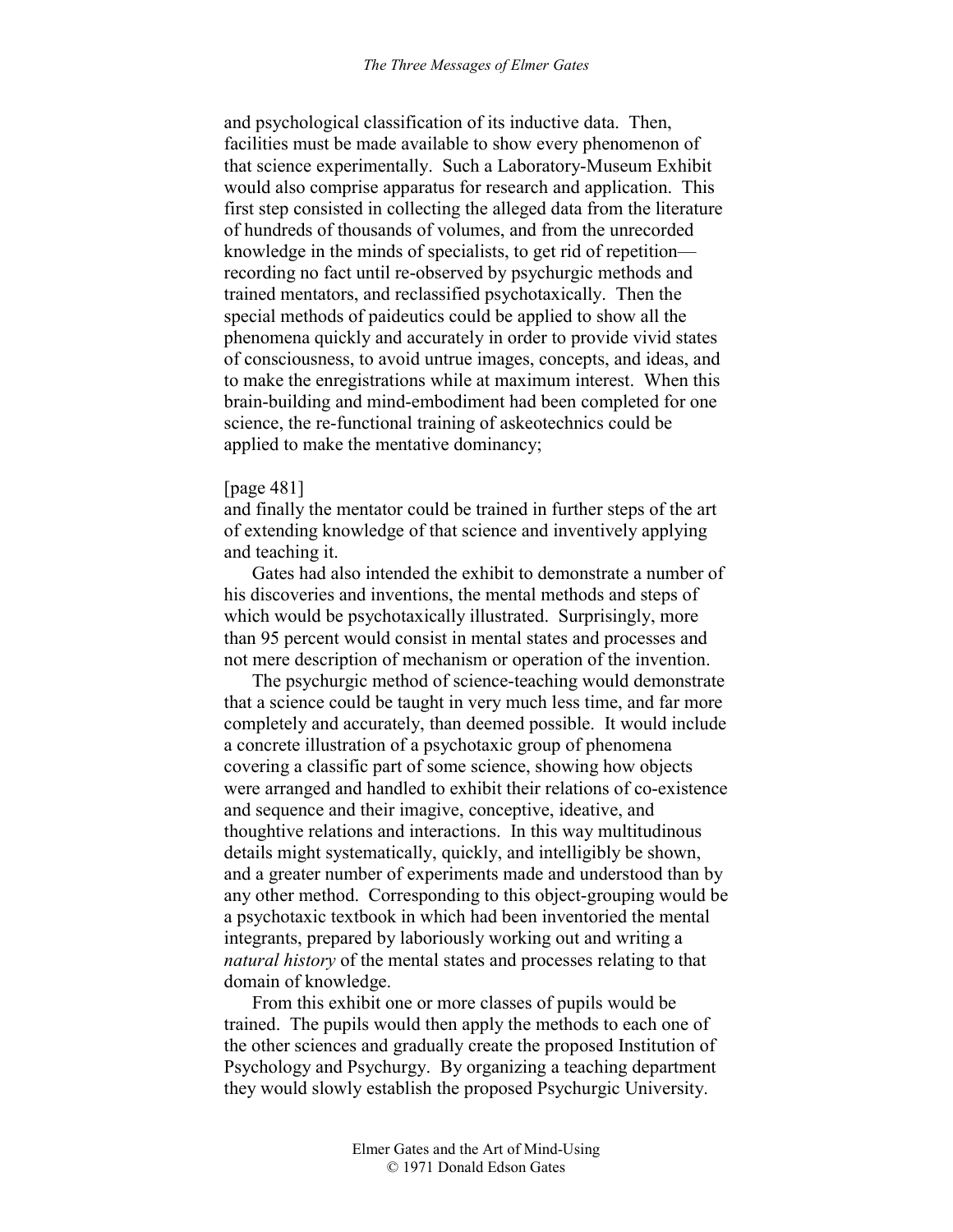While this was going on, another body of co-workers would be carrying on with religious zeal the World Work that would be evolved out of, and be coincident with, psychurgy. The best pupils would be selected as superintendents of new departments, and the institution would be gradually extended. It would be directed by the growing body of psychotaxically classified

# [page 482]

knowledge and ever-improving methods of the art of mind-using; that is, Consciousness and truth, according to their nature and processes, would guide this association of mentators. Being organized around inductively ascertained knowledge, it would remain congruous with all future discoveries. "Such a movement may not at once answer all the anxious questions propounded by hope and fear—it may indeed never answer some; but so far as the race is able to ascertain knowledge inductively will it be guided by a wisdom higher than theory and belief."

By the method of alethics, psychurgists would be trained to make a fundamental re-observation of the data of the sciences and revalidate them, more completely eliminating theories and hypotheses. They would also eliminate other kinds of errors (delusions and illusions) even more fundamental than have hitherto been known to scientific method. Thus would come a new and more accurate psychotaxis of the sciences—an alethotaxis.

A select body of trained mentators engaged in collecting, verifying, teaching, and applying theory-free knowledge, working unselfishly for the good of the world, devoid of local patriotism and free from religious and philosophical prejudices, might slowly but surely put the dominant minds and institutions and humanity under the directive control of the Totality of Demonstrated Knowledge, Evaluated Esthesias, and Tested Urgation, and thus bring about the beginning of the reign of Cognocracy and avoid the Great Danger. The real world-danger as Elmer Gates saw it, was the rule of pseudognosis (false knowledge): the age-long slavery of the human mind to theory and error, enthroned tradition and sanctified superstition, legalized injustice and believed falsehood.

The institution would aim to uplift society gradually by the slow but sure process of improved educational methods as well as by reorganization of curriculum-content. The real university of the twentieth century must necessarily arise out of something

#### [page 483]

that embodies all the good of the old and something that is distinctive of the new, and must not be simply a modernization of medieval, conventional, and academic methods. It must be based on the fundamental conceptions and tendencies of the New Time.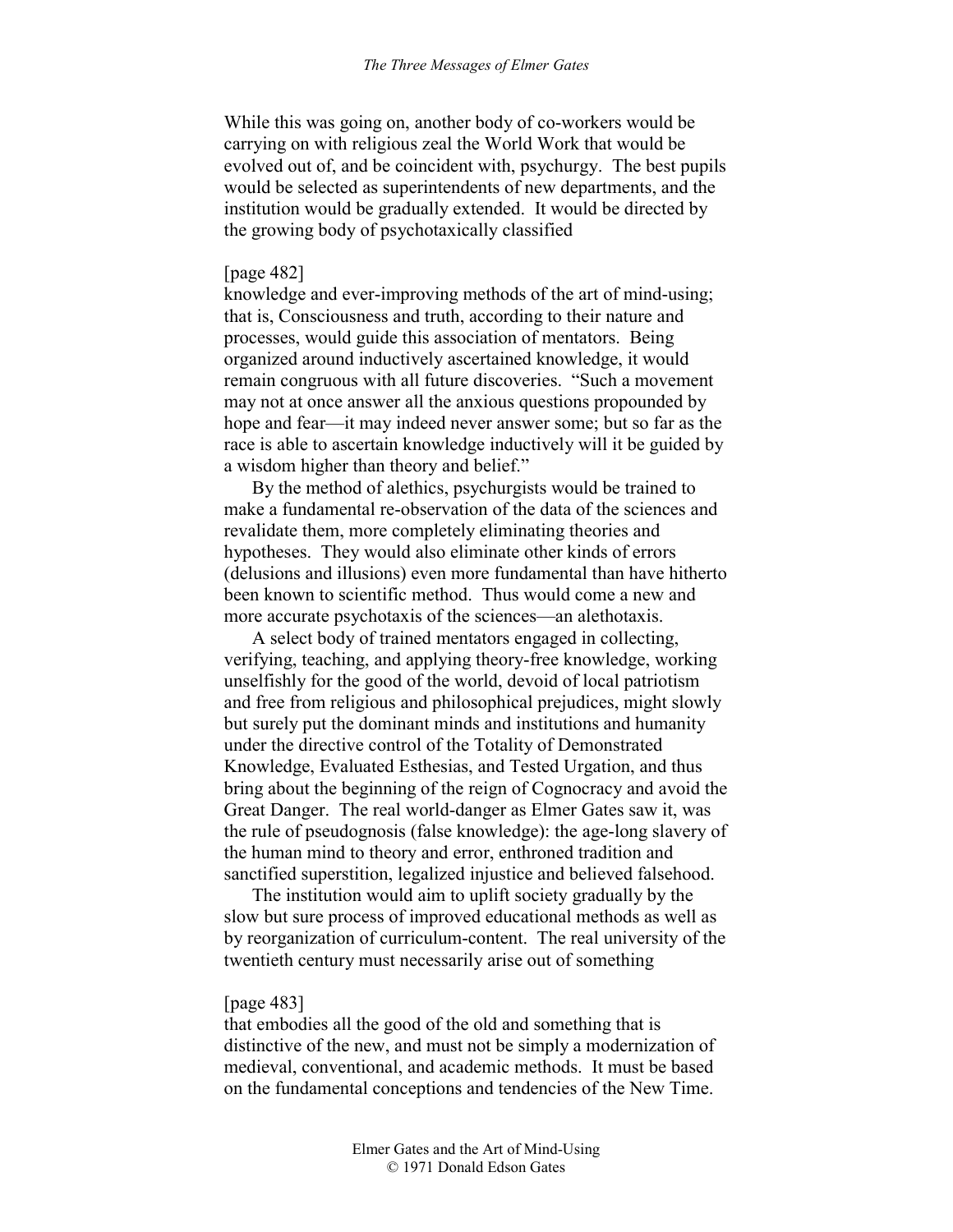The psychurgic department would ultimately organize all of industry, having especially in view the work of bringing to each individual in each vocation, according to ability, that part of the sciences and arts that could most help in making a livelihood. Industry, heurotechnically considered, is a functional part of the general progress of the mind in science, art, morality and ethics, and development of the social *whole*. The industries are important modes of self-expression. Psychurgy proposed to use the whole world as a *tool* for vocational livelihoods as the units of industries. It would set to the task of running the business of the world the whole body of validated science administered by a group of the world's ablest and specially selected and trained minds; and one factor would be the psychotaxic organization of vocations and industries by heurotechnical methods. Business would become something more than moneymaking or livelihood. It would become the most potent active force in science, art, and social progress. Industry and education would cooperate functionally, and in that world-wide functioning, scientific method would, by organizing all vocations, constitute the *world government*.

A great opportunity exists to harness the physical and chemical forces and make them *do work*; but a far greater opportunity lies in harnessing Mind and Consciousness and making MIND *do work*. Not merely this or that person's mind, but the Mind to which evolution gives rise, allowing evolution to express itself more fully than through one mind by using a few thousand best minds, representing every type of ability, and bringing to bear upon each and every problem *all* validated scientific knowledge. In harnessing electricity it is not this particular magnet or coil or dynamo or motor that is being utilized. but *electricity*; and

# [page 484]

according to its nature and *mode of activity* we devise ever better dynamos and motors. In harnessing MIND it is not primarily the mind of that particular Newton or Faraday that is being utilized, but that great biological agency called MIND; and according to its *nature* and *modes of activity* of the immanent CONSCIOUSNESS we devise ever better Newtons and Faradays by brain-building and mind-embodiment.

The first dynamos very imperfectly utilized the properties (abilities) of electricity; likewise the brains now in the world are very imperfectly utilizing the abilities (properties) of Consciousness. By adapting psychurgy to each individual (auturgy), we will enable him to utilize Mind and Consciousness more fully; while by adapting it to group activities (sociurgy), a more effective utilization is possible than by chaotic groups of unorganized individuals. By auturgy one motor is put to work, as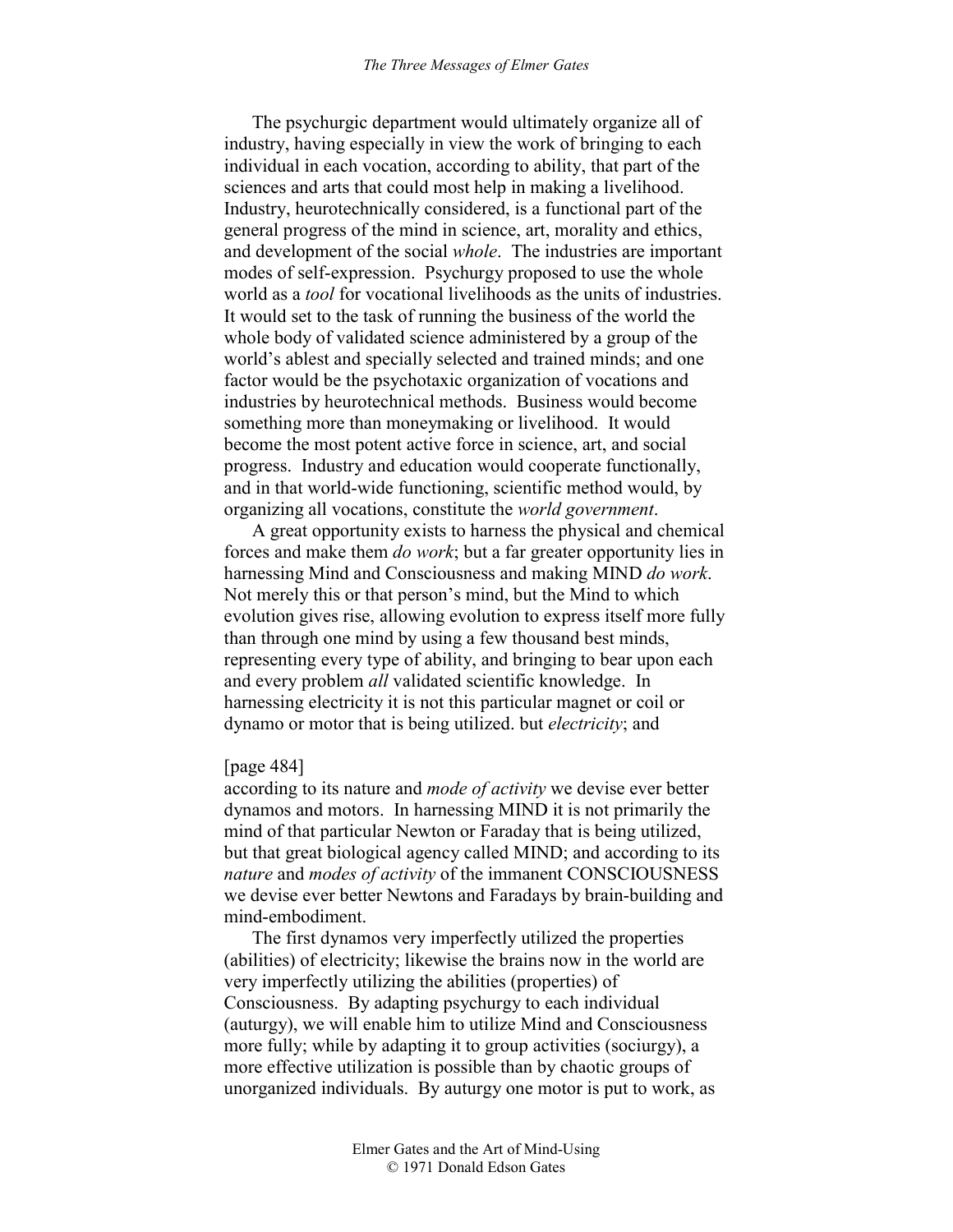it were; by sociurgy a group of motors is put to work on one line of industry, using motors of various kinds and sizes specially built for the specific service. Now, if a specific type is planned for each industrial line, we will be organizing all industries with reference to all available kinds of motors best adapted to each. If we apply this analogy to the available types of brains in the world, classifying and training and organizing the industries of the world with reference to the *available types of minds* adapted to each line, we will be *taxifunctionally* organizing the work of the world to get it done by those minds that are best adapted. This will be applying psychurgy to the world as a unit (World Work).

"Heurotechny is on the highway to culminating discoveries of transcending importance, for research will be carried on not merely by man or woman but by the Mind factor of the cosmos! Mind freed from trammels and directed by scientific method will lead to more promise than ever haunted the visions of poets and seers; not only will other planets become part of the home of humanity, but a whole new inner world will come into view and a Great Discovery will be made, relating to Consciousness, and it will transcend all other discoveries of man. It will be the true

#### [page 485]

*Reality* that has been aimed at unwittingly by all of man's beliefs in mysticism, magic, prayer, faith, God, and the supernatural generally: that which is immanent in and regnant over the Life-Process of the Cosmos!" So, optimistically, wrote Elmer Gates.

Neither his own success in this art nor the very flattering opinions expressed by hundreds of testimonials of competent and distinguished people could give the final proof of all this, he continued. Final proof and utilization depended on doing psychurgy upon the basis and scale demanded by its demonstrated principles, embodied in the proposed institution. All these steps needed to be repeated by competent investigators. Human testimony alone could not establish a scientific datum. Among other things it required, for example, was the ascertainment of its congruity with the organic whole of that science and all sciences. This congruity should be incapable of refutation by specialists. Time should not be given to other methods of validation until this had been done.

It would be through such an institution and the psychurgists it would train that the pressing world-problems would be solved—if ever—by scientific method. In the proposed Nine Volumes, Volume 1, the last section, "Scientific Method for World Problems," Gates outlined some of these problems. Briefly, his main points were: how to get rid of war and find a better way to settle differences—an urgent and imminent problem; and how to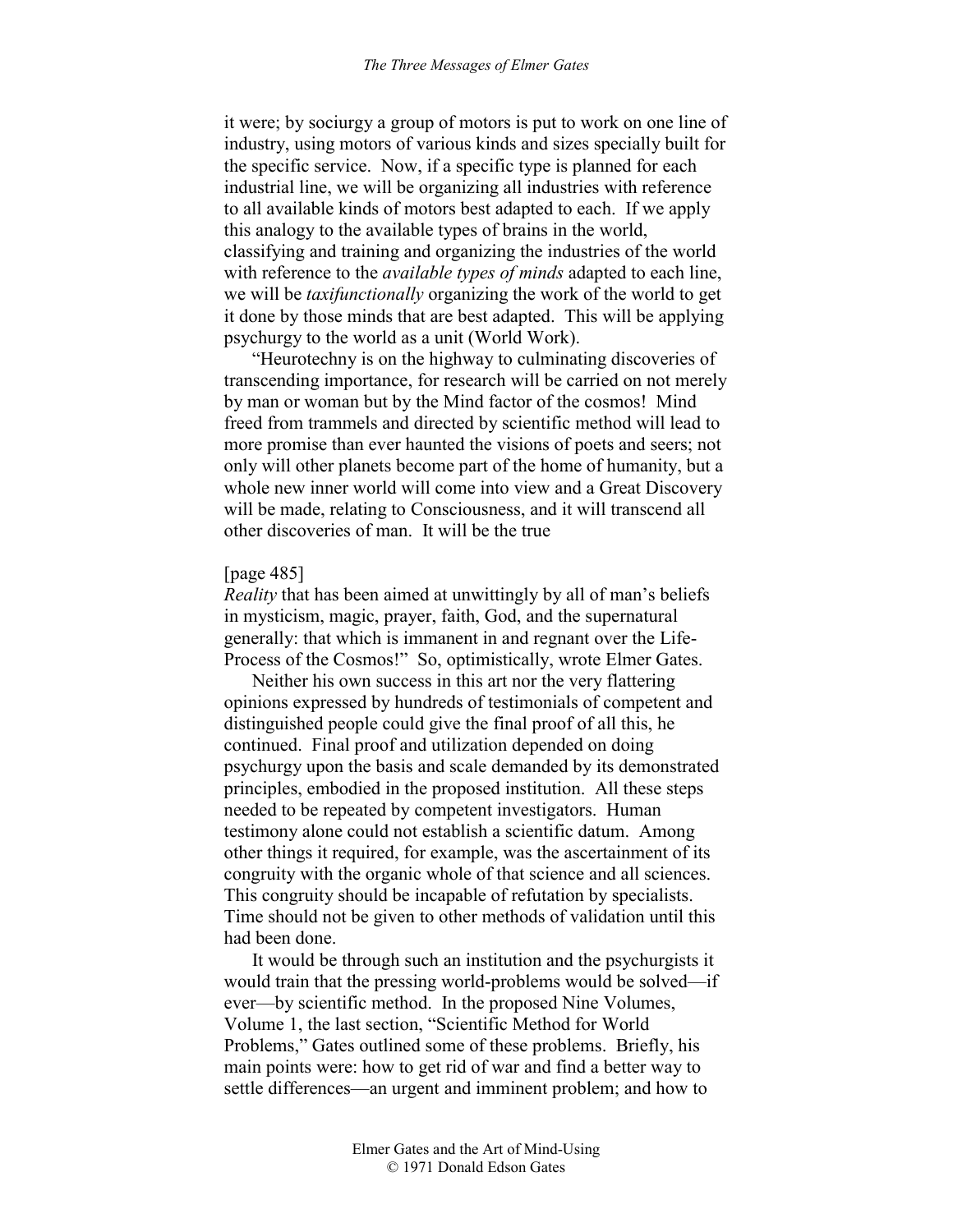prevent and cure the misunderstandings and hatreds that diverted so much valuable energy into wrong and useless channels—a problem that concerned all.

"How can a great psychurgic institution of the sciences and arts, filled with the treasures of The True and The Beautiful and The Useful," he wrote, "equipped for original research along every line, engaged in the higher training of teachers, with its archives containing the sum of knowledge (not as a library of millions of volumes consisting mainly of useless repetitions and obsolete stuff, but as a psychotaxic epitome of the sciences and arts without repetition and the untrue and kept up

# [page 486]

to date)—how can such an institution risk itself in a country where international wars or intranational riots may at any time destroy it?"

Then there is the urgent world-problem of economics, especially its basic one of making a living. The world's inhabitants feel its dead weight more heavily than any other problem. Unless people can be shown that any kind of united effort will greatly reduce the enormous cost of living, the basic disease of the body politic, they will not become effectively interested. Cheaper living is not a political or governmental question: the basic question is cheaper production and distribution. Political methods *do not lower* the time and labor required; this cannot be achieved by passing laws, but only by *finding out* how to do this by invention and discovery. Can the majority be induced to make good use of abundant leisure and freedom from the economic lash? The verdict of psychurgy is that mankind needs more leisure for work of other kinds, for solving world problems of other kinds, and will eagerly undertake this supereconomic work. The goal of psychurgic economics is that to which leisure will lead if psychurgically directed. The real victory for which the unsatisfied world is waiting is that of the many and the few as cooperators over nature. The mind *can* be led to do better work, and the removal of the economic yoke will help. The earth is at our disposal, and *Mind is its greatest natural resource*.

Next is the personal problem, which is part of the economic one: What shall I do with myself? Then logically comes the educational problem, which transcends all others. The right channel for propagandization is through the schools, not for theories or beliefs or parties but only for the sciences and the arts. The economic industrial system of livelihood-making will not be divorced from the school system. From infancy to adolescence the chief factor in education is imitation of what others are doing, and the example should be worth imitating. How can a pupil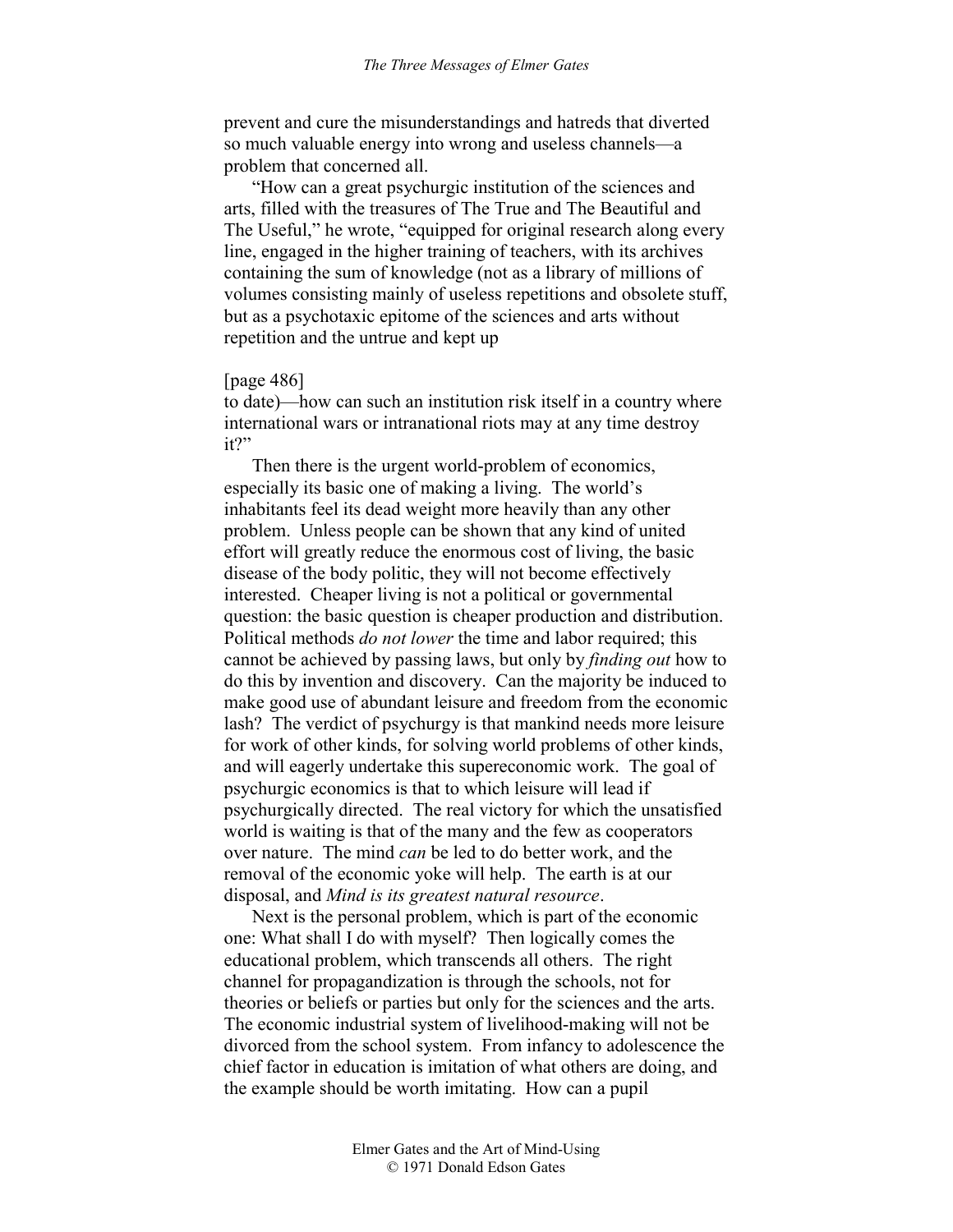completely and accurately learn the actual knowledge of all the sciences of the Six Groups in the usual time?

### [page 487]

Can he learn the elements of all the sciences and arts, fine and technical, that are the basis of his livelihood? Gates thought so because he had already found in his inventory of total mental content (Chapter 6) that all remembered items in the minds of a number of better-than-average persons of high-school age and training far exceeded in number of mental data (10-20 times) the total of all data of all the sciences.

The pupil will learn all the sensations, images, concepts, ideas, thoughts, and other data of all the sciences so far as a complete understanding is concerned. He will not, for example, have to learn all the names and properties of all the chemicals in *Beilstein* to know all the principles and laws and methods of chemistry. It is not the problem of illiteracy we are concerned with—which is secondary; but the matter of giving all those parts of the sciences and arts to each student to equip him to make a good livelihood in work for which he is best fitted.

Most students are studying subjects in which they have not the slightest predilective interest, with textbooks and methods that are as "chaotically distaxic as a shelf of bric-a-brac after an earthquake." They (and their teachers) have had no training in the art of learning. Most students are attempting subjects beyond their ability and are expected to study the fifth intellective step before mastering the fourth or even the third. Apart from learning the three R's, those who derive benefit from the present educational system are the ones who in most cases could get along better without it, and are the only ones who could profit by the right kind of higher education. All the rest should have psychotaxically selected vocational training according to their levels. The destruction of interest in knowledge by teaching what is not knowledge, by loading the mind with the 95 percent content that is not true by wrong methods of teaching, by trying to understand the *whole* of the Cosmos from a study of a *part*, and by divorcing the curriculum from vocation, are a few of the more conspicuous criticisms of our educational system.

But the world's educational problem is larger, for it should

#### [page 488]

be *researchized*—and more so for the higher the level. It is from this standpoint that the problems of growth, improvement, and constant re-adaptation to new and changing conditions must be met.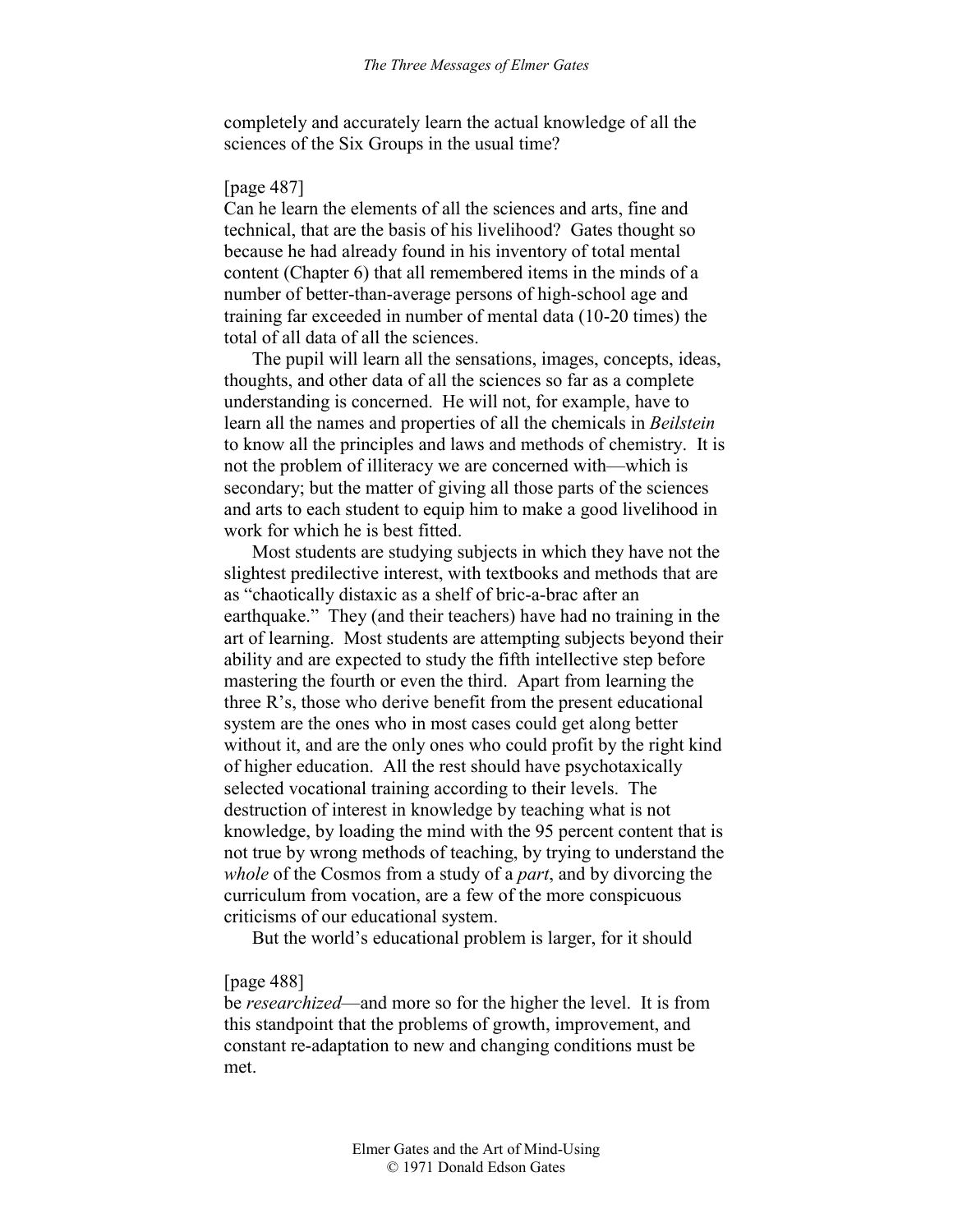Education is the basic world problem: scientific method must be so embodied in a person's life that he *lives it* in his personal and public affairs. Gates stressed, "Unless the multitudes are educated in this sense, they will not be prepared properly to understand or cooperate in the steps for solving the other problems. The urgent nature is that grave and ominous danger lies ambushed in the world's present defective and narrow educational system, whereby fully 95 percent of the mental content in over 98 percent of the students consists of the untrue or the unproved. It is no exaggeration to say that of the rememberable content (or what was once rememberable) in the minds of those who do the labor of the world and are the majority—and even of those who are ordinarily considered educated—less than 5 percent consists of validated knowledge! Can the world's fate be really safe in their hands if once they rule? They surely have the power. Less than 1 percent have efficiency and proficiency in applying that 5 percent of their mental content, and fewer still have any effective moral or ethical conscience about living up to the actual knowledge that is the only guidance in practical affairs. The brains of the many are clogged and clouded with the Useless and the Untrue, without appreciation of the nature and value of even those ordinary scientific methods by which knowledge is, with considerable success, rescued from out of that welter of bosh and bunk that still shapes most of the beliefs and public actions of mankind. What can we expect from minds that are filled mostly with falsehoods believed to be true? Is this not a most terrible indictment of our modern men and women? It is; and it is terribly true. It is one of the very greatest dangers to the human race, crouched tiger-like in the hearts and brains of humanity, ready to spring.

"For this World's Greatest Danger, what is the remedy?

#### [page 489]

Psychurgy says authoritatively, Put more knowledge into each of those billions of brains and more technical skill into the hands and more warmth into the hearts; give the minds a little insight into scientific method of ascertaining the true, and the result will be billions of wiser and better units in that majority. Then, without attacking any beliefs, their own judgments will condemn the unproved and their acts will be saner and safer. It is astonishing how little knowledge will leaven the whole lump. But the knower of these facts must *see them in the light of scientific method* and know them as classific groups on the authority of his own consciousness; he must have acquired confidence in them by using them in research or in practical affairs."

In the problem of abnormalities, one not usually included was emphasized: that of preventing the propagation of the unfit. It is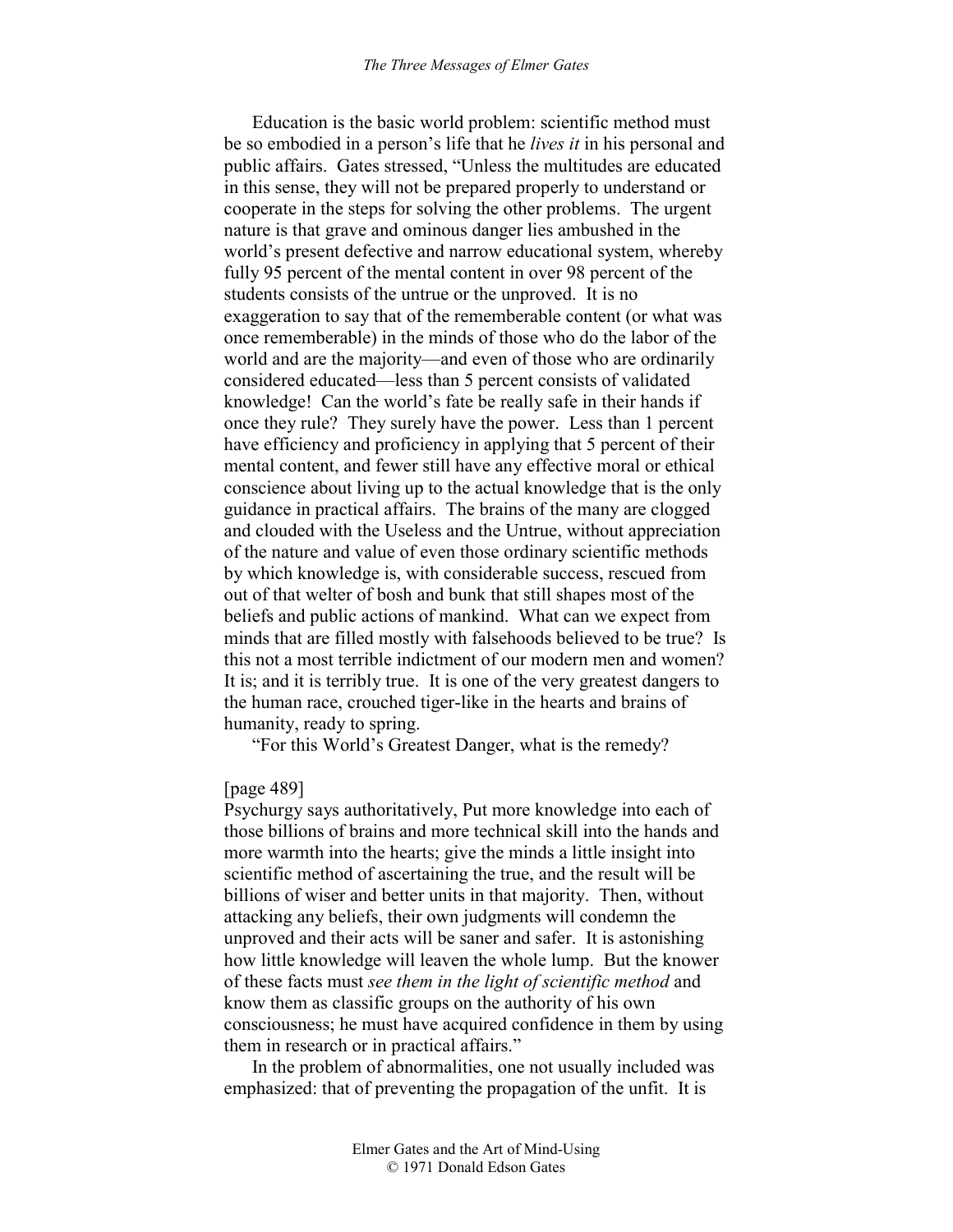one in which the whole world must cooperate. The begetting of children by those who have hereditarily transmissible abnormalities is an evil far greater than all wars, famines, and epidemics put together, because this obstructs progress more effectively than any other thing (except perhaps diseases of cognition); yet to a scientifically ready world it could be stopped in a few generations. The leveling process of non-selective propagation will fully discount any and all methods of progress that man can attempt. The solution to this problem will be the biggest possible step toward solution of all others.

The problem of the cure and prevention of *diseases of cognition* (false knowledge and false methods of trying to discover and validate) is fundamentally of greater importance than any other abnormality. Progress everywhere is being thwarted by these diseases. The mind that harbors false knowledge (pseudognosis) is basically out of adjustment with its environment, and its adaptive (self-protective and life-promoting) guidance is misleading—that *is disease*, that is an abnormality. It is the most dangerous: misleading generations, worse than epidemics—for there is no letup.

It is not for you or me to outline what is to be done in

#### [page 490]

these problems. It is for scientific method to apply the art of research; when the growing knowledge shall have persuaded the world, then work can be commenced.

*The World's Greatest Danger* now threatening progress and happiness is that some mere -ism or belief or -ocracy may usurp humanity before scientific method gets properly into the minds of the multitudes, thereby permitting some delusion or belief to waste a few more thousand years. The world is filled with antagonistic interests and beliefs and classes that are getting ready to grapple in a life-and-death struggle. There may be a respite of a few years or decades, but the struggles are merely awaiting opportunity to organize themselves. They are intranational and cannot be solved by forming societies or movements and getting people to join them.

*The Scientific Tao Found at Last*. Occasionally during recent centuries a scientist has been given a chance to apply his special knowledge and skill to some phase of a situation, and generally with splendid results. Scientific method itself, which is far greater than any or all scientists and the science of any decade, has not yet been given full sway. Of the people of the world, 99 percent know nothing about scientific method, and only a few scientists know what the old kind really is. This is not surprising, because there has been little to know, despite hundreds of philosophical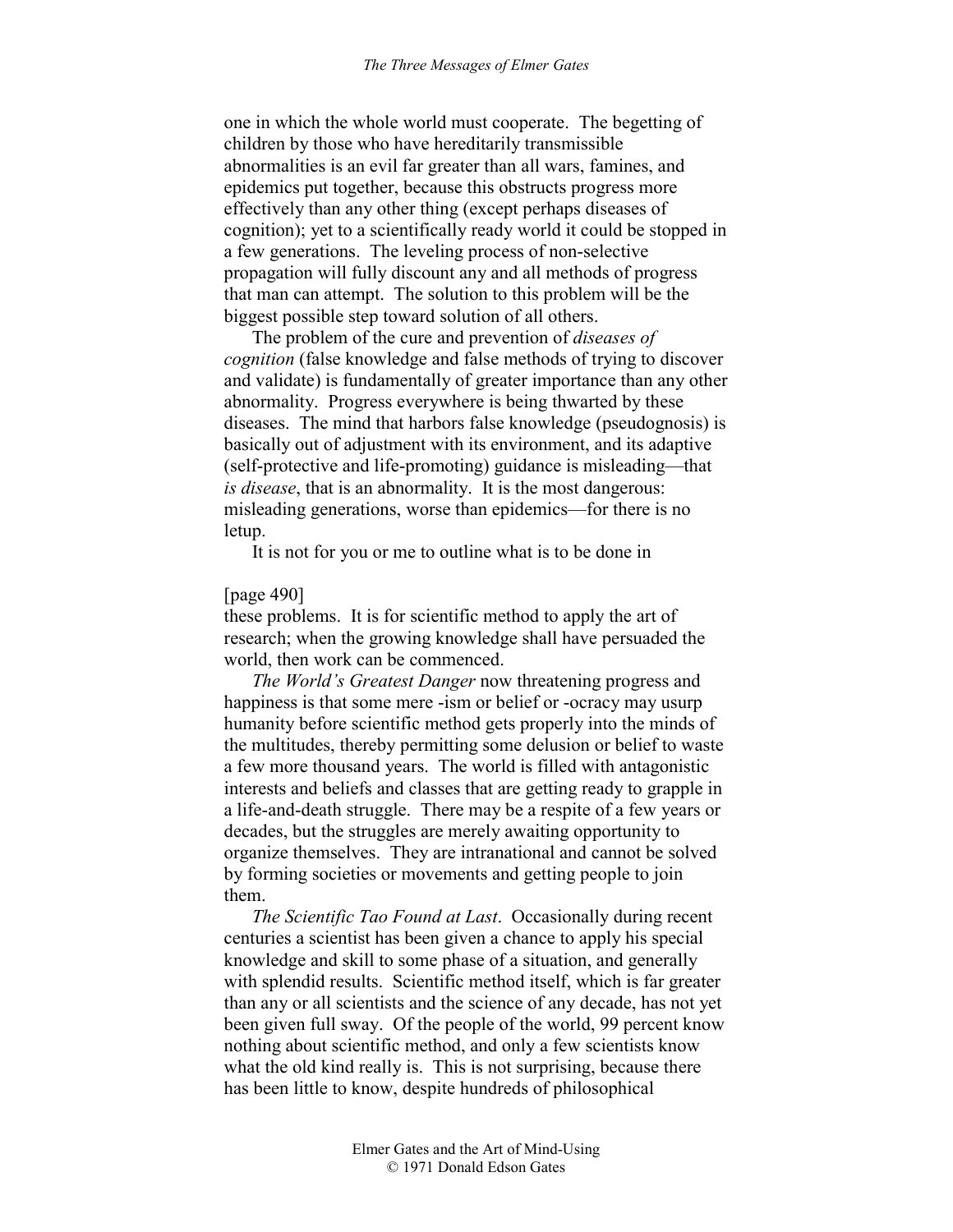discussions about it. But clearly and unmistakably there is only one way that conforms to the spirit of our modem age that has any chance of success. That way is the one that led humanity to discover the sciences and create the arts that are the greatest achievements of the human mind. They represent the world's greatest success-and what led to them must be truly great indeed. It must be *greater even than the sciences to which it led*! It must truly be *The Way*-the scientific TAO.

*Scientific Method Is the Harnessing of Mind*. Mind is not something apart from nature: it is integral with it, and one of the natural forces and resources of this planet. The psychurgic method has harnessed and put it to work. Only by a training in scientific method can man learn to base his beliefs on validated

#### [page 491]

knowledge. Ordinary beliefs are deeply imbedded in the subconscious (Freud's unconscious), in temperament, in prejudices, in fears and hopes; hence these personal-belief problems cannot be solved by argument, precept, persecution, or arbitrary authority. Like the kindred problem of ignorance, they can be rectified only by an education that grounds the mind and character upon knowledge and scientific method. No other way has "made good" in the whole history of the world. The modern technical world exists because something other than belief has succeeded. The basic morality consists in having the courage and honesty not to pretend to know unless we really do scientifically know, to have the patience to remain in ignorance until science finds out, and the honesty not to accept some speculative or traditional substitute.

*The World's Greatest Opportunity.* If the world does not look mainly to scientific method, especially to an ever-improving one, for guidance in its affairs, it will continue to make and remake, over and over, the hideous and awful mistakes of the past. Wars and diseases and hatreds and poverty and ignorance will continue to engulf most of mankind, and obstruct progress and the greater happiness that could be the splendid inheritance of every citizen of the earth.

A new mental world would arise in humanity—a mental world from which the Unproved would disappear (not all at once, and by some other steps); one that would have placed itself under the guidance of the Proved. Then scientific knowledge, guided by scientific method, will rule! This is a basic *reformation*; its message is a *revelation* that goes to the very roots of all world problems; it is a *revolution* that makes the mental world revolve around its true center. It is a very, very radical reformation based